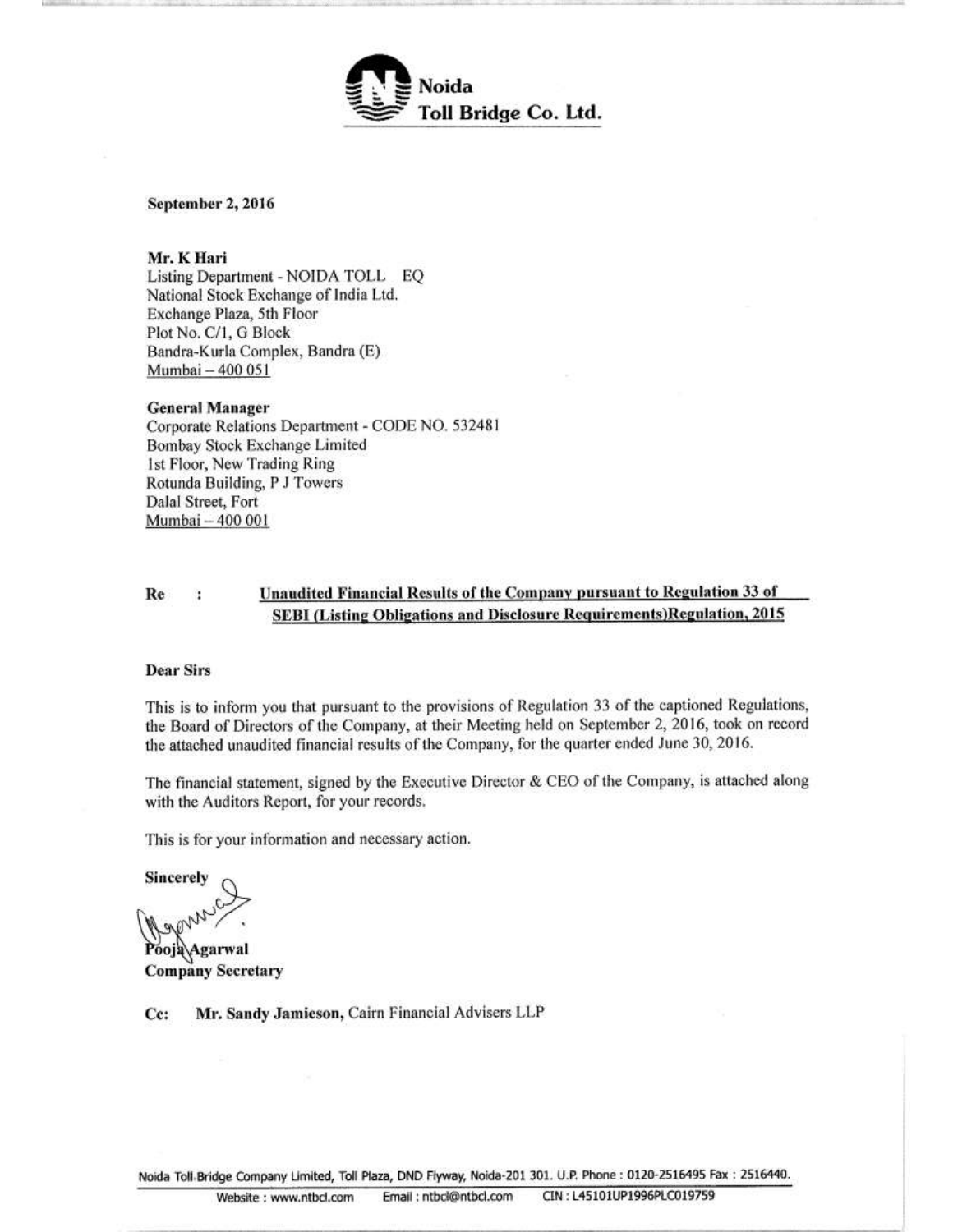

## **INDEPENDENT AUDITOR'S REVIEW REPORT ON REVIEW OF INTERIM FINANCIAL RESULTS**

To Board of Directors, Noida Toll Bridge Company Limited

- 1. We have reviewed the accompanying statement of standalone unaudited financial results of **Noida Toll Bridge Company Limited** ("the Company") for the quarter ended June 30, 2016 ("the Statement"), being submitted by the Company pursuant to the requirement of regulation 33 of the SEBI (Listing Obligations and Disclosure Requirements) Regulations, 2015, as modified by Circular No. CIR/CFD/FAC/62/2016 dated July  $5<sup>th</sup>$  2016. This statement which is the responsibility of the Company's Management and approved by the Board of Directors, has been prepared in accordance with the recognition and measurement principles laid down in Indian Accounting Standard 34 "Interim Financial Reporting" ("Ind AS 34"), prescribed under section 133 of the Companies Act, 2013 read with relevant rules issued thereunder and other accounting principles generally accepted in India. Our responsibility is to issue a report on the statements based on our review.
- 2. We conducted our review of the statement in accordance with the Standard on Review Engagement (SRE) 2410, "Review of Interim Financial Information by Independent Auditor of the Entity" issued by the Institute of Chartered Accountants of India. This standard requires that we plan and perform the review to obtain moderate assurance as to whether the financial statements are free of material misstatement. A review is limited primarily to inquiries of company personnel and analytical procedures applied to financial data and thus provide less assurance than an audit. We have not performed an audit and accordingly, we do not express an audit opinion.
- 3. Based on our review conducted as above, nothing has come to our attention that causes us to believe that the accompanying statement prepared in accordance with aforesaid Indian Accounting Standards and other accounting principles generally accepted in India has not disclosed the information required to be disclosed in terms of regulation 33 of the SEBI (Listing Obligations and Disclosure Requirements) Regulations, 2015, as modified by Circular No. CIR/CFD/FAC/62/2016 dated July 5<sup>th</sup> 2016, including the manner in which it is to be disclosed, or that it contains any material misstatement.

For Luthra & Luthra Chartered Accountants, Reg. No. 002081N

Vmit Cas

Amit Luthra

Date: 02.09.2016 **Partner** Place: Noida (M.No. 85847)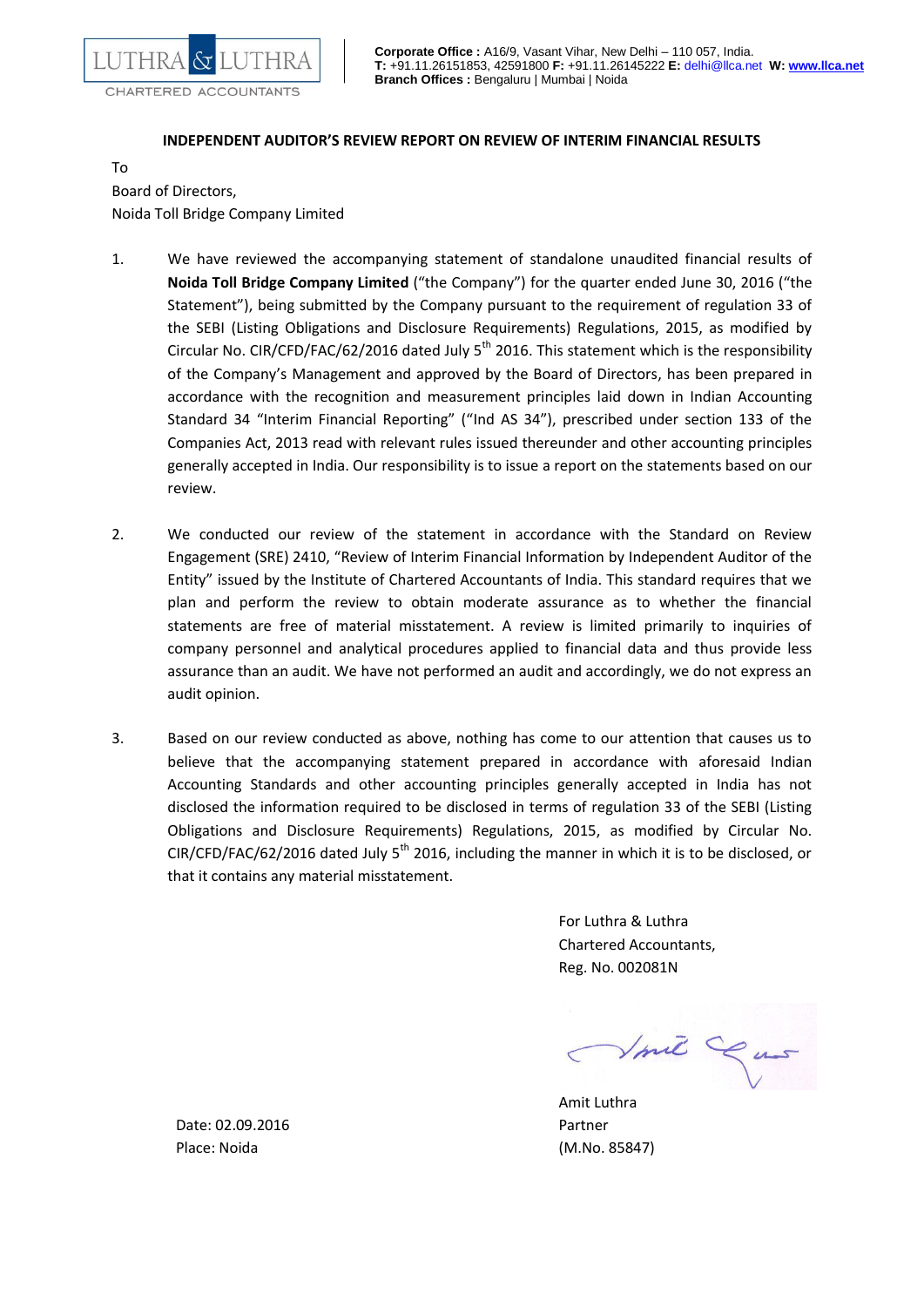

# NOIDA TOLL BRIDGE COMPANY LIMITED UNAUDITED FINANCIAL RESULTS FOR THE QUARTER ENDED JUNE 30, 2016

| SI.No.         | <b>Particulars</b>                                                                       | Quarter ended            |             |             | Rs in lacs<br>Year ended |
|----------------|------------------------------------------------------------------------------------------|--------------------------|-------------|-------------|--------------------------|
|                |                                                                                          | 30.06.2016<br>31.03.2016 |             | 30.06.2015  | 31.03.2016               |
|                |                                                                                          | (Unaudited)              | (Unaudited) | (Unaudited) | (Unaudited)              |
| (1)            | (2)                                                                                      | (3)                      | (4)         | (5)         | (6)                      |
| $\overline{1}$ | Income from operations                                                                   | 3,168.58                 | 3,169.87    | 3,225.97    | 12,895.62                |
|                | <b>Total Revenue</b>                                                                     | 3,168.58                 | 3,169.87    | 3,225.97    | 12,895.62                |
| $\overline{2}$ | <b>Total Expenditure</b>                                                                 |                          |             |             |                          |
|                | O & M Expenses<br>a)                                                                     | 349.85                   | 283.92      | 357.12      | 1,338.74                 |
|                | b)<br>Employee Benefit Expenses                                                          | 78.02                    | 69.69       | 68.74       | 271.76                   |
|                | C)<br>Legal and Professional Charges                                                     | 86.82                    | 73.23       | 82.60       | 340.73                   |
|                | d)<br>Rates & Taxes                                                                      | 134.11                   | 144.94      | 97.30       | 585.60                   |
|                | e)<br>Depreciation/Amortisation                                                          | 859.95                   | 779.35      | 786.53      | 3,226.45                 |
|                | f)<br>Overlay                                                                            | 132.90                   | 140.28      | 132.97      | 541.89                   |
|                | g)<br>Other expenditure                                                                  | 104.08                   | 203.70      | 77.10       | 520.61                   |
|                | <b>Total Expenditure</b>                                                                 | 1,745.73                 | 1,695.11    | 1,602.36    | 6,825.78                 |
| $\overline{3}$ | Profit from Operations before Other Income,<br>Finance cost & Exceptional items (1-2)    | 1,422.85                 | 1,474.76    | 1,623.61    | 6,069.84                 |
| 4              | Other Income                                                                             | 68.51                    | 169.87      | 6.03        | 281.76                   |
| 5              | Profit from ordinary activities before Finance<br>Cost & Exceptional items (3+4)         | 1,491.36                 | 1,644.63    | 1,629.64    | 6,351.60                 |
| 6              | <b>Finance Cost</b>                                                                      | 119.27                   | 122.62      | 43.85       | 264.70                   |
| 7              | Profit from ordinary activities after Finance Cost<br>but before Exceptional items (5-6) | 1,372.09                 | 1,522.01    | 1,585.79    | 6,086.90                 |
| 8              | <b>Exceptional items</b>                                                                 |                          |             |             |                          |
| 9              | Profit from Ordinary Activities before tax (7-8)                                         | 1,372.09                 | 1,522.01    | 1,585.79    | 6,086.90                 |
| 10             | <b>Tax Expenses</b>                                                                      | 13.83                    | (874.23)    | (993.78)    | (3,667.65)               |
| 11             | Net Profit from Ordinary Activities after tax (9-<br>10)                                 | 1,358.26                 | 2,396.24    | 2,579.57    | 9,754.55                 |
| 12             | Other Comprehensive Income (Net of tax<br>expense)                                       | 60.38                    | (12.49)     | 0.63        | 4.38                     |
| 13             | Total Comprehensive Income for the period<br>$(11+12)$                                   | 1,418.64                 | 2,383.75    | 2,580.20    | 9,758.93                 |
| 14             | Paid-up equity share capital<br>(Face Value Rs 10)                                       | 18,619.50                | 18,619.50   | 18,619.50   | 18,619.50                |
| 15             | Earning Per Share (before extraordinary items)                                           |                          |             |             |                          |
|                | Basic<br>a                                                                               | 0.73                     | 1.29        | 1.39        | 5.24                     |
|                | b<br><b>Diluted</b>                                                                      | 0.73                     | 1.29        | 1.39        | 5.24                     |
|                | Earning Per Share (after extraordinary items)                                            |                          |             |             |                          |
|                | Basic<br>а                                                                               | 0.73                     | 1.29        | 1.39        | 5.24                     |
|                | ь<br>Diluted                                                                             | 0.73                     | 1.29        | 1.39        | 5.24                     |

Notes:

The Company adopted Indian Accounting Standard ("Ind AS") from April 1,2016 and accordingly these financial results  $\mathbf{1}$ have been prepared in accordance with the recognition and measurement principles laid down in the Ind AS 34, "Interim Financial Reporting" prescribed under Section 133 of the Companies Act 2013 read with the relevant rules issued thereunder and the other accounting principles generally accepted in India. Financial results for all the periods presented have been prepared in accordance with the recognition and measurement principles of Ind AS 34.

Noida Toll Bridge Company Limited, Toll Plaza, DND Flyway, Noida-201 301. U.P. Phone : 0120-2516495 Fax : 2516440.